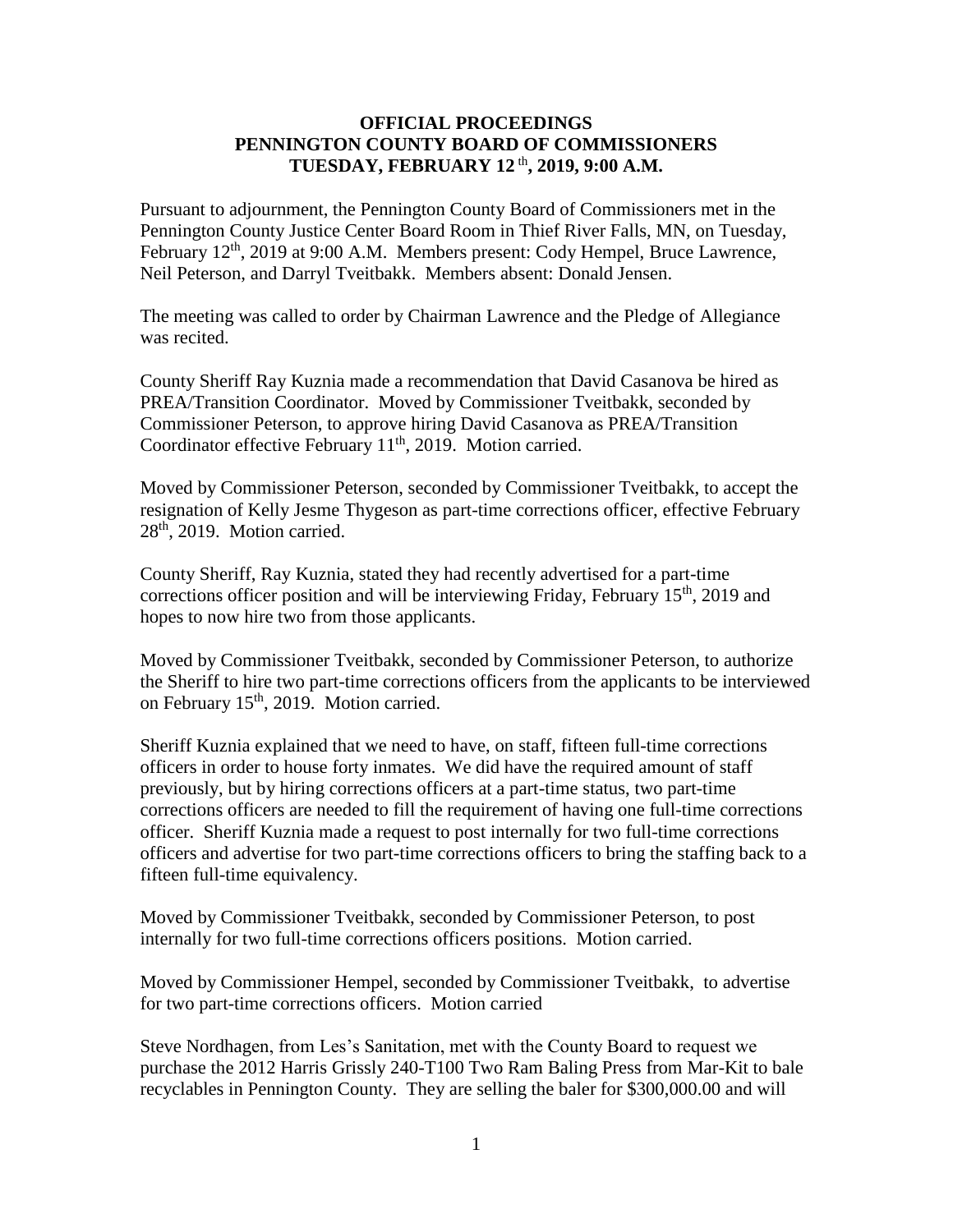take payments for up to three years. The County has approximately \$277,000.00 in SCORE Grant Funds at this time to use for the purchase and no local tax dollars would be needed. The County Board tabled the request to the next County Board meeting.

County Engineer, Mike Flaagan, made a request to put up for bids the house and out buildings on the property purchased for right of way at the address of 607 Mark Boulevard, Thief River Falls, MN.

Commissioner Peterson moved, seconded by Commissioner Tveitbakk, to advertise for sale, the house and out buildings located at 607 Mark Boulevard, Thief River Falls, MN. Motion carried.

County Engineer Flaagan submitted the resignation from Darryl Johnston, permanent part-time highway maintenance worker, effective February 8<sup>th</sup>, 2019. Moved by Commissioner Peterson, seconded by Commissioner Hempel, to approve the resignation of Darryl Johnston, effective February 8<sup>th</sup>, 2019. Motion carried.

Moved by Commissioner Peterson, seconded by Commissioner Hempel, to hold a five year Road & Bridge Plan Hearing at 4:00 p.m. March  $26<sup>th</sup>$ , 2019. Motion carried.

The County Board then considered a salary adjustment for the position of Maintenance Foreman. Moved by Commissioner Peterson, seconded by Commissioner Tveitbakk, to set the salary of the Maintenance Foreman at \$72,488.00 per year, effective January  $1<sup>st</sup>$ , 2019. Motion carried.

Pete Filippi, Contegrity Group, and Bruce Schwartzman, BKV, were present to discuss the Justice Center Project. Pete Filippi reviewed the construction budget calculated to January  $18<sup>th</sup>$ , 2019. He noted that the battery lowering units for the elevators were on hold while they calculate the load on the backup generator. They are thinking of staggering the motor start up's so that the generator can handle the load. As of now, they are working on many smaller items.They hope to complete the project by mid March.

Mary Cullen then addressed the County Board asking about the open appointment to the Northwest Regional Library Board. Commissioner Tveitbakk moved, seconded by Commissioner Peterson, to appoint Laura Brickson as Pennington County's Representative on the Northwest Regional Library Board. Motion carried

County Auditor-Treasurer, Ken Olson, read the resignation letter from Dale Stauffenecker from the position of Office Manager Extension Support Specialist. Moved by Commissioner Peterson, seconded by Commissioner Tveitbakk, to accept the resignation of Dale Stauffenecker, effective February 15<sup>th</sup>, 2019. Motion carried.

Motioned by Commissioner Tveitbakk, seconded by Commissioner Peterson, to advertise for applicants for the County Extension Office Manager/Extension Support Specialist position. Motion carried.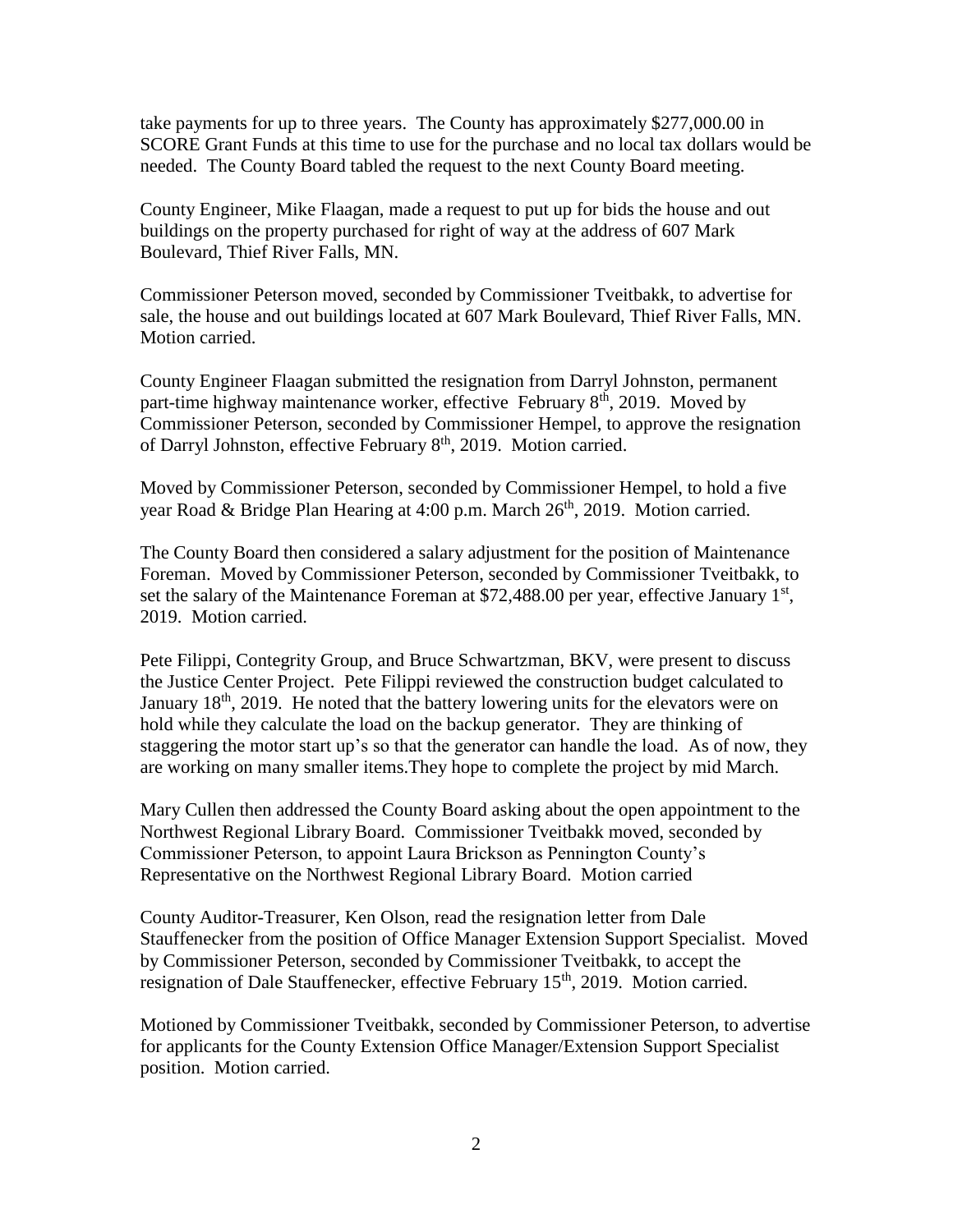Upon recommendation of the County Auditor-Treasurer, Commissioner Hempel moved, seconded by Commissioner Tveitbakk, to hire Kristi Rood as Motor Vehicle Office Manager effective January  $28<sup>th</sup>$ , 2019. Motion carried,

Moved by Commissioner Hempel, seconded by Commissioner Tveitbakk, to authorize the County Auditor-Treasurer to advertise for applicants for the open Motor Vehicle Deputy Registrar position. Motion carried.

The County Auditor-Treasurer and County Attorney reviewed a request for the County to sign a Subordination Agreement with Northern State Bank for a Rehabilitation Loan given to Megan Hall and Richard D. Anderson. Commissioner Hempel moved, seconded by Commissioner Peterson, to approve the Subordination Agreement with Northern State Bank on the property located at 12603 180<sup>th</sup> Street NE, Thief River Falls, MN, owned by Megan Hall and Richard D. Anderson. Motion carried.

At 10:00 a.m. Commissioner Peterson moved, seconded by Commissioner Hempel, to recess the County Board meeting and call the Hearing on Economic Development Tax Abatement Program to order as duly advertised. Motion carried.

The County Auditor-Treasurer reviewed The Economic Development Tax Abatement Policy and submitted those parcels that the City of Thief River Falls has determined as qualifying parcels. There are six new parcels and ten parcels from the previous year. The City of Thief River Falls has approved these parcels for abatements. No comments were heard on the abatements.

Moved by Commissioner Hempel, seconded by Commissioner Tveitbakk, to approve payment of the Human Services warrants totaling \$ , the Auditor and Manual warrants for December, 2018 totaling \$1,159,731.88, and also the following Commissioner warrants. This includes the reluctant payment to the State Auditor for time spent redoing the 2015 County Audit. Motion carried.

| <b>WARRANTS</b>              |                |
|------------------------------|----------------|
| <b>County Revenue</b>        | \$319,268.97   |
| Road & Bridge                | \$62,744.91    |
| <b>Solid Watste Facility</b> | 879.75<br>SS 3 |
|                              |                |

Per diems and meal reimbursements in the amount of \$3,116.45 were also approved.

Moved by Commissioner Hempel, seconded by Commissioner Tveitbakk, to close the hearing at 10:05 a.m.and call the County Board meeting back into session. Motion carried.

Moved by Commissioner Hempel, seconded by Commissioner Peterson, to approve the abatement of the County's portion of real estate tax as per the abatement policy and recommended by the City of Thief River Falls and authorize the County Auditor-Treasurer to issue payment accordingly. Motion carried.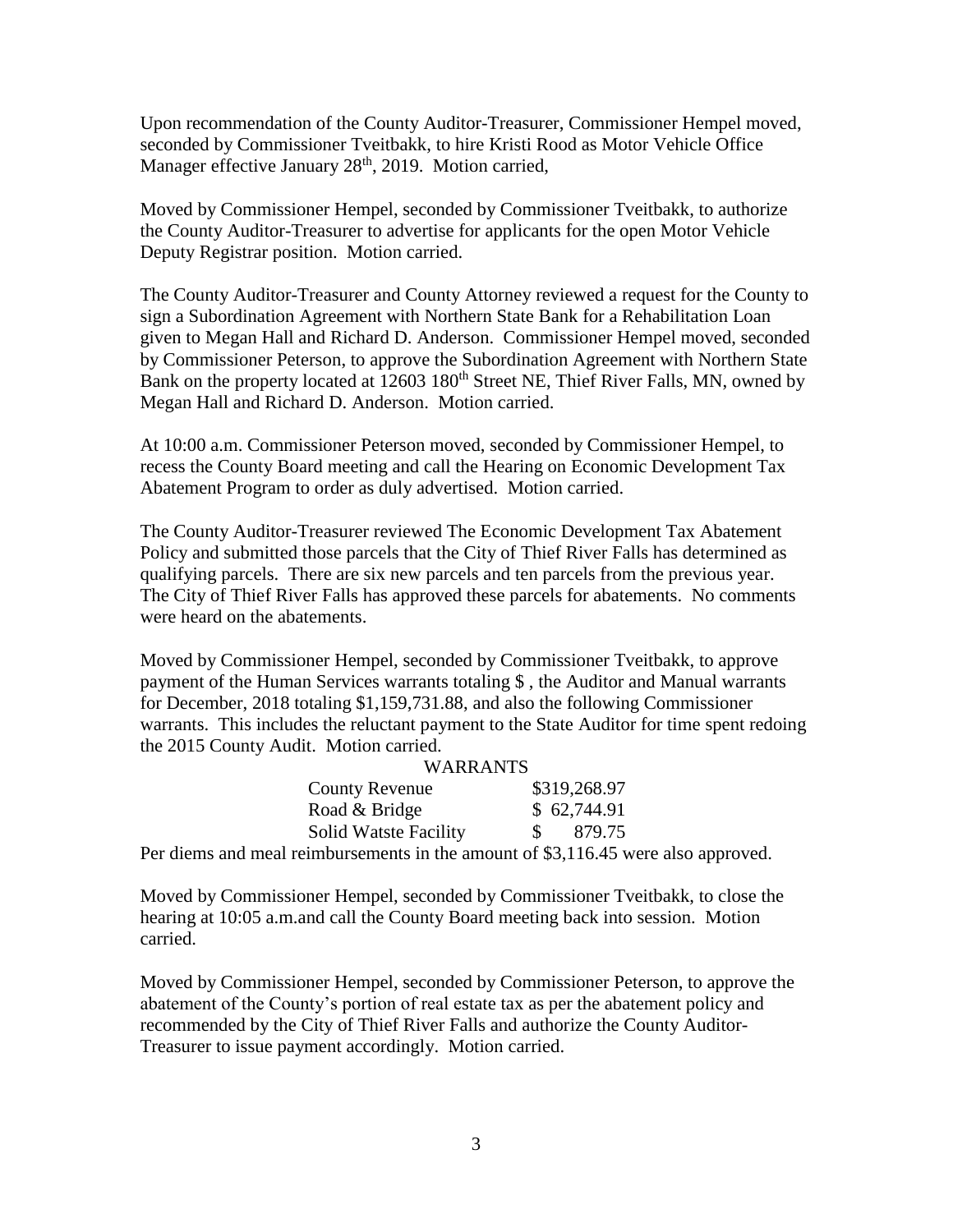MMCDC's Greenwood Neighborhood Addition Lot-011 Block-001. Parcel number 25.12101110 - Christina Pribyl. Total estimated abatement is \$465.66.

South Eastwood Addition, Lot-005, Block-001. Parcel number 25.11100510 - Duane & Wendy Horras. Total estimated abatement is \$1,422.83.

South Eastwood Addition, Lot-001, Block-002. Parcel number 25.11100920 - Margaret Kaste. Total estimated abatement is \$1,299.43.

Lot 3, Pine Wood Estates. Parcel number 25.11400300 - Marcellene Franson. Total estimated abatement is \$1,120.17.

Lot-011, Block-004, Noreen's First Addition. Parcel number 25.06204100 - Karen Berggren. Total estimated abatement is \$184.21.

Lot 1, Pine Wood Estates. Parcel number 25.11400100 - Alexander Schmidt. Total estimated abatement is \$1050.97

Lot 2, Pine Wood Estates. Parcel Number 25.11400200 – Shannon McCloskey. Total estimated abatement is \$1050.86.

Lot 4, Pine Wood Estates. Parcel Number 25.11400400 – Kevin Brown. Total estimated abatement is \$1,011.17.

Lot 5, Pine Wood Estates. Parcel Number 25.11400500 – Kathryn A. Renwick. Total estimated abatement is \$926.74.

Lot 6, Pine Wood Estates. Parcel Number 25.11400600 – James & Ruthann Svir. Total estimated abatement is \$1,245.28.

Lot 7, Pine Wood Estates. Parcel Number 25.11400700 – Lois Bergland. Total estimated abatement is \$1,224.05.

Lot 4, Block 1 South Eastwood Addition. Parcel Number 25.11100410 – Mark & Denise Borseth. Total estimated abatement is \$1,281.86.

Lots 10 thru 12, Block 53, Original Townsite of Thief River Falls. Parcel Number 25.00337030 – Aaron & Deanna Joppru. Total estimated abatement is \$1,096.51.

N 150' of Lot 51 and E 20' of N 150'of Lot 50, Rustads Addition. Parcel Number 25.04702900 – Thomas Zingsheim. Total estimated abatement is \$1,233.43.

Lot 10, Block 6, Noreen's First Addition. Parcel Number 25.06208300 – Tammy Jacka. Total estimated abatement is \$762.24.